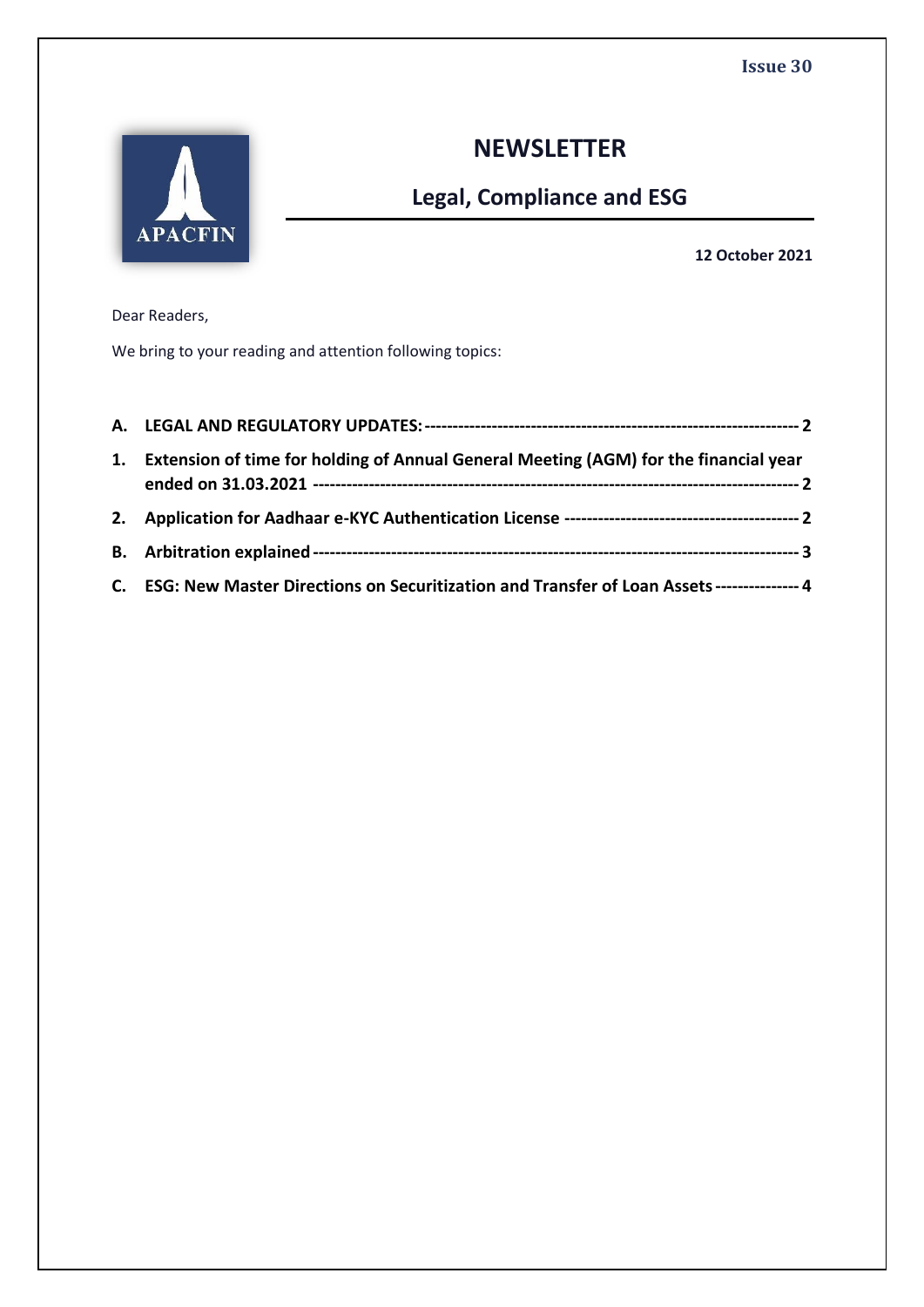#### **A. LEGAL AND REGULATORY UPDATES:**

~ Anand Asawa and Saurav Agarwal

**1. Extension of time for holding of Annual General Meeting (AGM) for the financial year ended on 31.03.2021<sup>1</sup>**

MCA vide its order dated September 23, 2021, has directed to all Registrar of Companies to accord its approval of a 2 (Two) months extension to companies who have not been able to hold their Annual General Meetings for the financial year ended March 31, 2021.

In terms of the power vested under the third proviso to sub-section (1) of Section 96 of the Act, the Registrar of Companies extended the time to hold AGM, other than the first AGM, for the financial year ended on March 31, 2021, for Companies within the jurisdiction of their respective office, which are unable to hold their Annual General Meeting, without requiring the companies to file applications for seeking such extension by filing the prescribed Form No. GNL-1, such period within the due date of holding the AGM by a period of two months from the due date by which the AGM ought to have been held in accordance with Section 96(1) of the Act.

The RoC clarified that the extension granted under this Order shall also cover the pending applications filed in Form No. GNL-1 for the extension of AGM for the financial year ended on 31.03.2021, which is yet to be approved. Further, the applications filed in Form No. GNL-1 for the extension of AGM for the financial year ended on March 31, 2021, which were rejected, where the approval for the extension of AGM

up to 2 months from the due date of the AGM shall be deemed to have been granted without any further action on the part of the Company.

## **2. Application for Aadhaar e-KYC Authentication License<sup>2</sup>**

RBI vide its notification dated September 13, 2021 notified that NBFCs, payment system providers, and payment system participants desirous of obtaining Aadhaar Authentication License-KYC User Agency (KUA) License or sub-KUA License (to perform authentication through a KUA), issued by the UIDAI, may submit their application to this Department for onward submission to UIDAI.

In terms of Section 11A of the Prevention of Money Laundering Act (PMLA), 2002, the government through a notification may permit entities other than banking firms to authenticate client's Aadhaar number using the e-KYC facility provided by the Unique Identification Authority of India (UIDAI). However, the notification shall be issued only after consulting with the UIDAI and the appropriate regulator.

Further, a detailed procedure for processing of applications under the aforementioned section for the use of Aadhaar authentication services by entities other than banking companies have been provided by the Department of Revenue, Ministry of Finance in its circular dated May 09, 2019.

<sup>1</sup>[https://www.mca.gov.in/content/mca/global/en/d](https://www.mca.gov.in/content/mca/global/en/data-and-reports/rd-roc-info/extension-agm.html) [ata-and-reports/rd-roc-info/extension-agm.html](https://www.mca.gov.in/content/mca/global/en/data-and-reports/rd-roc-info/extension-agm.html)

<sup>2</sup>[https://www.rbi.org.in/Scripts/NotificationUser.](https://www.rbi.org.in/Scripts/NotificationUser.aspx?Id=12161&Mode=0) [aspx?Id=12161&Mode=0](https://www.rbi.org.in/Scripts/NotificationUser.aspx?Id=12161&Mode=0)

APAC Financial Services Private Limited

First Floor, Ashford Centre, Shankar Rao Naram Marg, Lower Parel (W), Mumbai 400013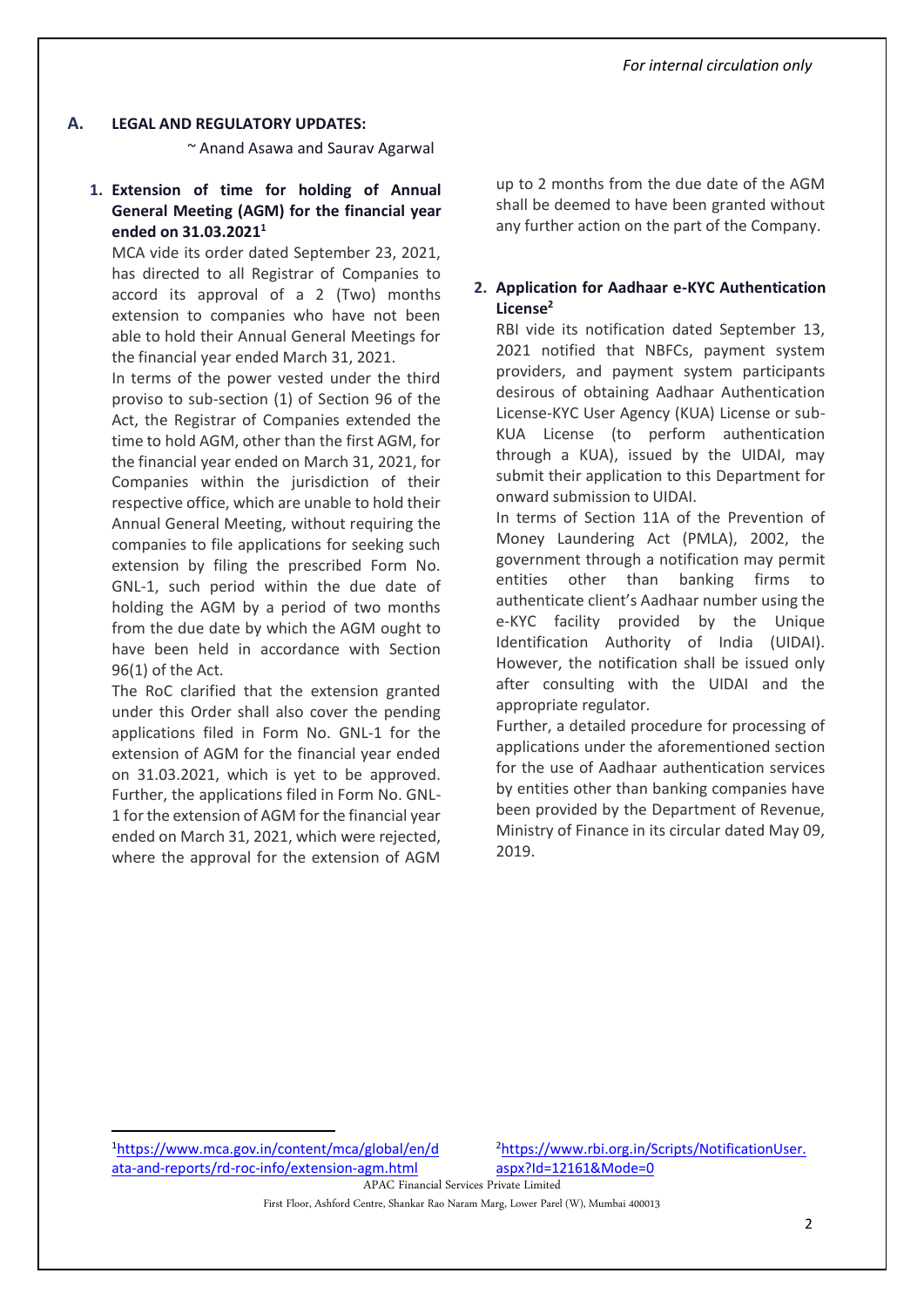## B. **Arbitration explained**

~ Vivek Ugale, Senior Officer - Legal

#### **What is Arbitration**?

Arbitration is a popular form of alternative dispute resolution that is used by many individuals and businesses to resolve disagreements in place of pursuing a lawsuit.

Arbitration is a procedure in which a dispute is submitted, by agreement of the parties, to one or more arbitrators who make a binding decision on the dispute. In choosing arbitration, the parties opt for a private dispute resolution procedure instead of going to court.

### **Who is the Arbitrator**?

An arbitrator is a neutral person chosen to resolve disputes outside the court.

The judgement given by the arbitrator is considered as final and binding.

### **When Arbitration Proceedings can be commenced**?

Arbitration proceedings can take place when both the parties to the agreement have agreed to it.

In case of future disputes arising under a contract, the parties insert an arbitration clause in the relevant contract.

### **Who can initiate the Arbitration proceedings**?

The claimant party can file arbitration by filing a claim before the Arbitrator and opposing party will then have an opportunity to defence.

#### **What are the benefits of Arbitration**?

Arbitration as compared to litigation is less time consuming as well as less expensive. It can provide better quality of Justice than the courts.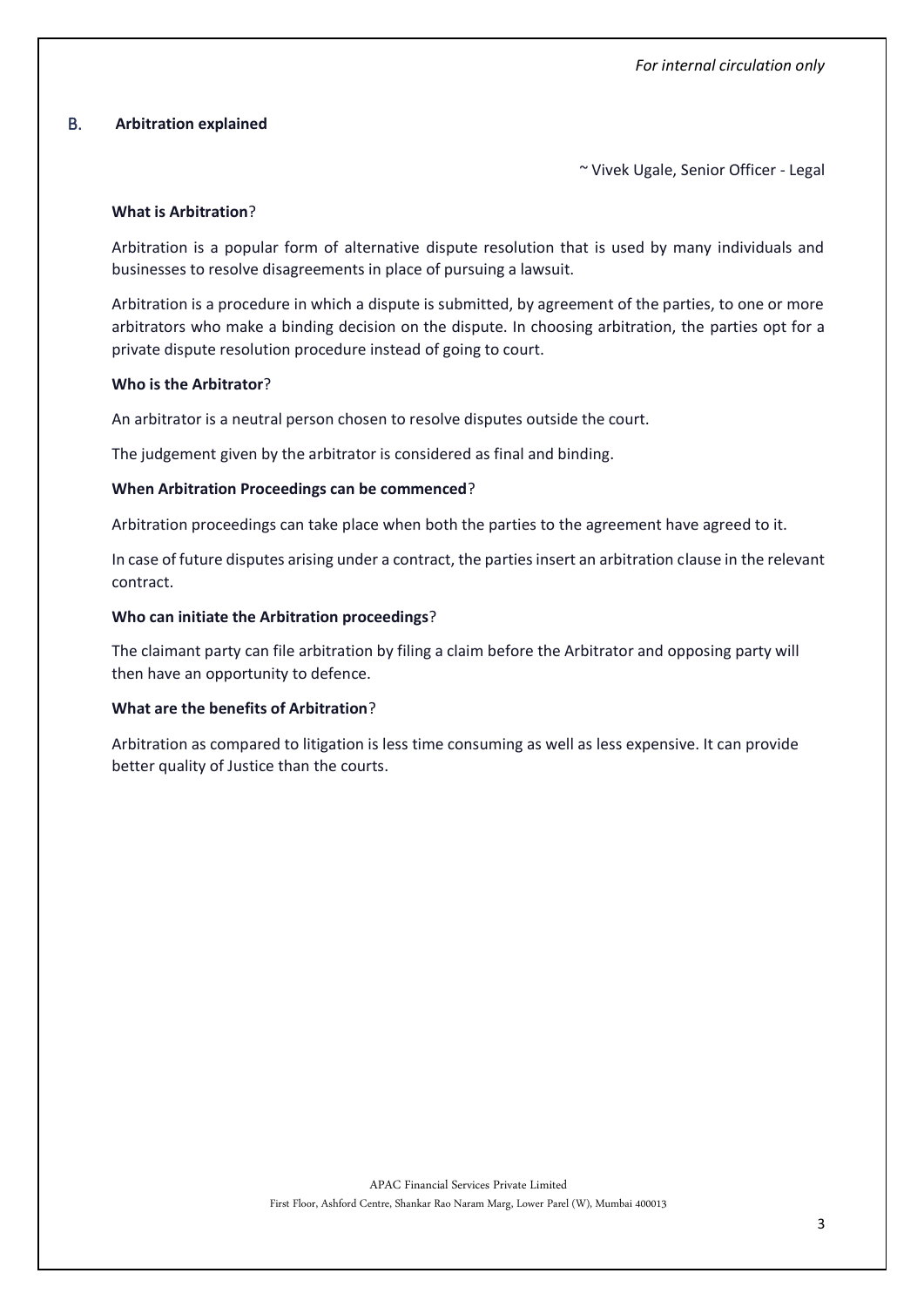## C. **ESG: New Master Directions on Securitization and Transfer of Loan Assets**

The Reserve Bank of India ("RBI") issued new 'Master Directions' on (a) securitization of standard assets and (b) transfer of loan exposures. These directions come into immediate effect replacing existing guidelines on the subject. These directions further elaborate and give clarity on many issues which were not explicitly addressed earlier. There are many relaxations compared to existing regulations and RBI has also introduced the concept of STC (Short, Transparent and Comparable) Securitization.

## Key takeaways are as under:

## **Securitization of standard assets<sup>3</sup>**

- Synthetic securitization and re-securitization continue to be prohibited
- Securitization of assets purchased from third party has now been permitted
- Securitization of single asset has also been now permitted
- Securitization of exposure to other lending institutions is now prohibited
- RMBS and replenishment structures have been recognized
- Limit of total retained exposures by originators is retained at 20%
- MHP reduced to max of 6 months; another major change is MHP to be counted from date registration of security interest where security can be registered
- MRR continues at 5% or 10% (depending on original tenor of loan), with RMBS having MRR of 5% irrespective of tenor; over-collateral (OC) not to be counted towards MRR.
- Favorable terms for reset of credit enhancement for RMBS compared to other asset classes
- STC Securitization shall have favorable capital treatment compared to non-STC transactions.
	- $\circ$  The guidelines have stipulated conditions to be met for a transaction to qualify as STC. These include homogeneity of assets, performance history made public for at least 5 years, healthy credit score, obligor concentration, etc.
- Overseas branches of Indian lenders not to assume securitization exposure in jurisdictions not having MRR stipulations but can do so where MHP stipulations are not prescribed
- While de-recognition of securitized assets will continue to be guided by IndAS, RBI has stipulated conditions for derecognition of securitized assets for the purposes of assessing capital adequacy.
	- $\circ$  The yield to investors may change consequent to changes in the benchmark to which the underlying loans are linked.
	- o Any clause allowing increase in yield to the investors based on deterioration in credit quality would lead to derecognition of the securitized assets.

## **Transfer of Loan exposure (standard assets)<sup>4</sup>**

- Lenders barred from acquiring (or transferring) loans from (to) other than specified Lenders [i.e., SCB, AIFI, SFB and NBFCs (inc. HFCs)] unless otherwise permitted, specifically or generally.
	- o Consequently, covered bond deals involving transfer of loan to SPV (outside securitization framework) would not be possible unless so permitted by RBI.
- Restriction on Lenders to give credit enhancement continues this applies even to Lenders who are not the Sellers.
- Loan participation (~ risk participation) outside Inter Bank Participation Certificate (IBPC) recognized
- MRR made optional; MHP requirement like securitization.

<sup>4</sup>[https://rbidocs.rbi.org.in/rdocs/notification/PDFs/86MDLOANEXPOSURESC6B1DFB428C349D885619396317F04](https://rbidocs.rbi.org.in/rdocs/notification/PDFs/86MDLOANEXPOSURESC6B1DFB428C349D885619396317F04DE.PDF) [DE.PDF](https://rbidocs.rbi.org.in/rdocs/notification/PDFs/86MDLOANEXPOSURESC6B1DFB428C349D885619396317F04DE.PDF)

APAC Financial Services Private Limited

First Floor, Ashford Centre, Shankar Rao Naram Marg, Lower Parel (W), Mumbai 400013

<sup>3</sup>[https://rbidocs.rbi.org.in/rdocs/notification/PDFs/85MDSTANDARDASSETSBE149B86CD3A4B368A5D24471DAD](https://rbidocs.rbi.org.in/rdocs/notification/PDFs/85MDSTANDARDASSETSBE149B86CD3A4B368A5D24471DAD2300.PDF) [2300.PDF](https://rbidocs.rbi.org.in/rdocs/notification/PDFs/85MDSTANDARDASSETSBE149B86CD3A4B368A5D24471DAD2300.PDF)